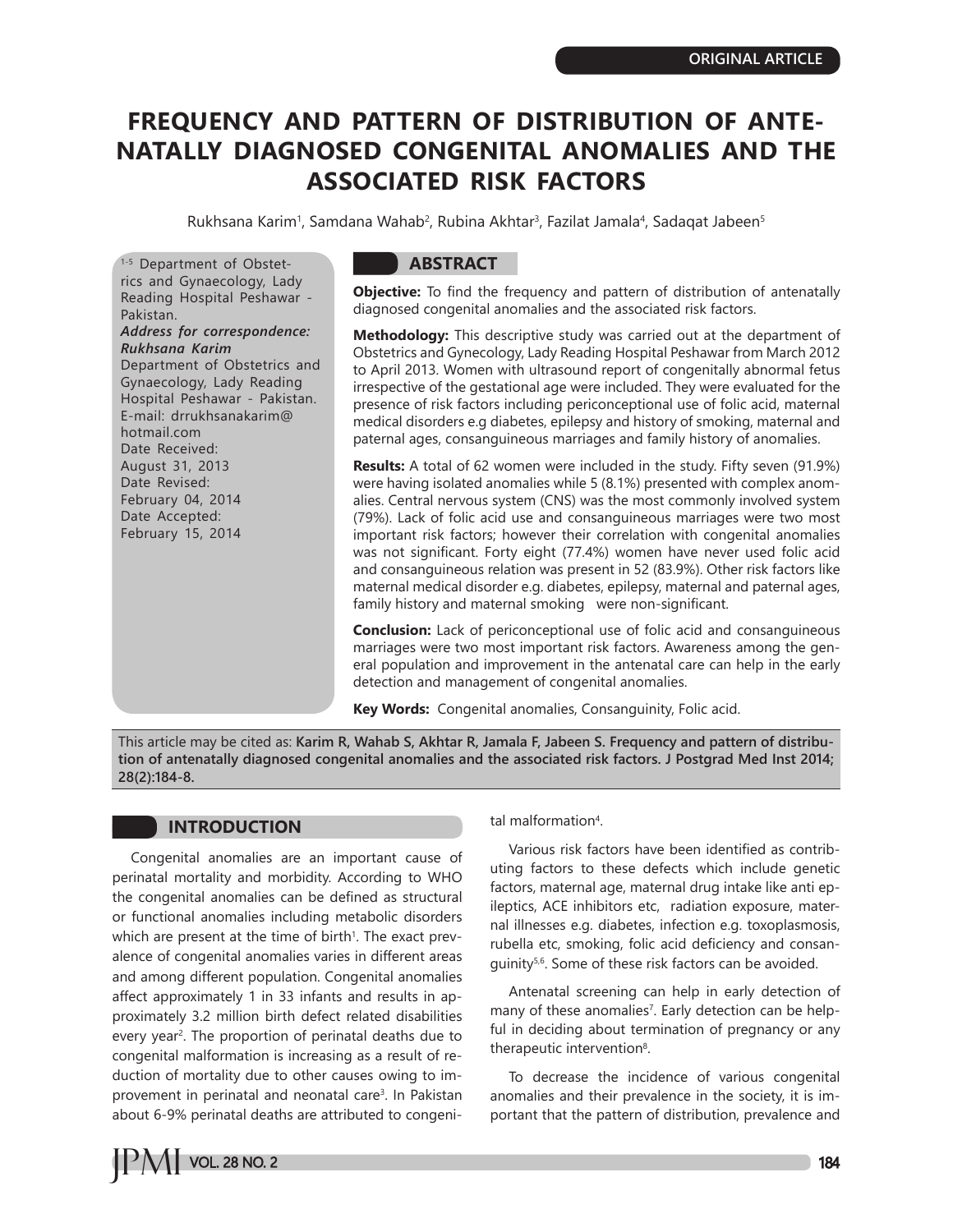associated risk factors are identified for every country and even for every region<sup>9</sup>. Therefore this study was carried out to find the pattern of different congenital anomalies and the associated risk factors in our local set up. This can help us to modify these risk factors and in the long run can help to decrease the incidence of these anomalies in our own society.

### **METHODOLOGY**

This descriptive study was carried out at the department of Obstetrics and Gynecology, Lady Reading Hospital Peshawar, from March 2012 to April 2013. Women admitted in the labour room with the ultrasound report of congenitally abnormal baby irrespective of gestational age were included in the study. Children in whom the congenital anomalies were diagnosed after delivery were excluded from the study.

After admission, verbal consent was obtained from all the women included in the study to answer a semi structured proforma. The type of birth defect was classified using International Classification of Disease (ICD) 10. Congenital anomalies were divided according to the system involved (central nervous system (CNS), gastrointestinal (GIT), renal, musculoskeletal, face and neck). The fetus was diagnosed as having either isolated (only one system involved) or complex anomaly (two or more system involved). Detailed history was obtained especially regarding the risk factors including maternal medical disorders e.g. diabetes, epilepsy etc, smoking, periconceptional use of folic acid, consanguinity, drug history, maternal and paternal ages and family history of congenital anomalies. Both maternal and paternal ages were ascertained using information from identity card. Three categories of marriages were included i.e., 1<sup>st</sup> cousin, 2<sup>nd</sup> cousin and non-consanguineous relationship. All the relevant data was entered in a pre designed semi structured Performa and descriptive statistics were calculated.

### **RESULTS**

During the study period, the total number of deliveries was 4389. A total of 62 antenatal women with ultrasound report of congenitally abnormal fetus were included in the study, making the pre delivery congenital anomalies frequency to be 1.4% of the total deliveries.

Demographic details of the sample are given in Table 1. Most of the patients presented in late pregnancy.

Fifty seven (91.9%) fetuses were having isolated anomalies while in 5 (8.1%) cases multiple organs/systems were involved. Central nervous system anomalies were the most common with 49 (79%) cases and the most common subtype was hydrocephalus 16(25.8%).



Among the different risk factors which were evaluated during the study it was found that consanguinity and lack of folic acid use during pregnancy/periconceptional period were the most common (Table 3). Consanguineous relationship was present in 52 (83.9%) cases, of which 31(50%) were 1st degree relatives and 21(33.9%) were second degree relatives.

#### **DISCUSSION**

In our study the incidence of pre delivery congenital anomalies detection was 1.4% of the total deliveries. Raza et al has reported 4.1% incidence of congenital anomalies in the infants<sup>10</sup>. Fifty seven (91.9%) were having isolated anomalies while in 5(8.1%) cases multiple systems were involved. Central nervous system was the most commonly involved system (79%), and hydrocephalus (25.8%) was the most common CNS anomaly. Khan et al in their study have reported 40% CNS anomalies with hydrocephalus as the most common CNS anomaly, skeletal system was involved in 40% cases and genitourinary system in 18%11. Similarly Fatema et al have also reported a high incidence of CNS anomalies (46.67%) with hydrocephaly as the most common CNS anomaly (33.3%). Urinary system was involved in 23.3%cases, GIT 6.68%, skeletal system in 5% cases, and 11.6% were having multiple anomalies<sup>12</sup>.

In our study 24(38.7%) women presented in the 2<sup>nd</sup> trimester and 38(61.3%) in  $3<sup>rd</sup>$  trimester. There was none who presented in the  $1<sup>st</sup>$  trimester. Fatema et al in their study have also reported that majority (46.67%) of respondents belonged to gestational period between 34- 36 weeks with average gestational age of  $33.25$  weeks<sup>12</sup>. Padma et al has also reported late detection of congenital anomalies, majority of their sample presented between 29-32 weeks gestation<sup>13</sup>. Although pre gestational diabetes is a significant risk factor for the fetus and associated with 2-3 fold increase in anomalies<sup>14</sup>, but in our sample diabetes was present in only 5(8.1%) cases. Fatema et al has also reported a low incidence of diabetes in their study  $(3.33\%)^{12}$ . On the other hand Fauzia et al has reported a high incidence of diabetes (25%) in the mothers delivering congenitally abnormal babies<sup>15</sup>. In a local study conducted by Raza et al has documented diabetes in 2.4% and hypertension in 13.3% cases<sup>10</sup>.

Another important risk factor in our study was lack of periconceptional use of folic acid. Folic acid was used by only 14 (22.6%) women while 48 (77.4%) have never used it during pregnancy. Neural tube defects were the most common anomalies associated with folic acid defi-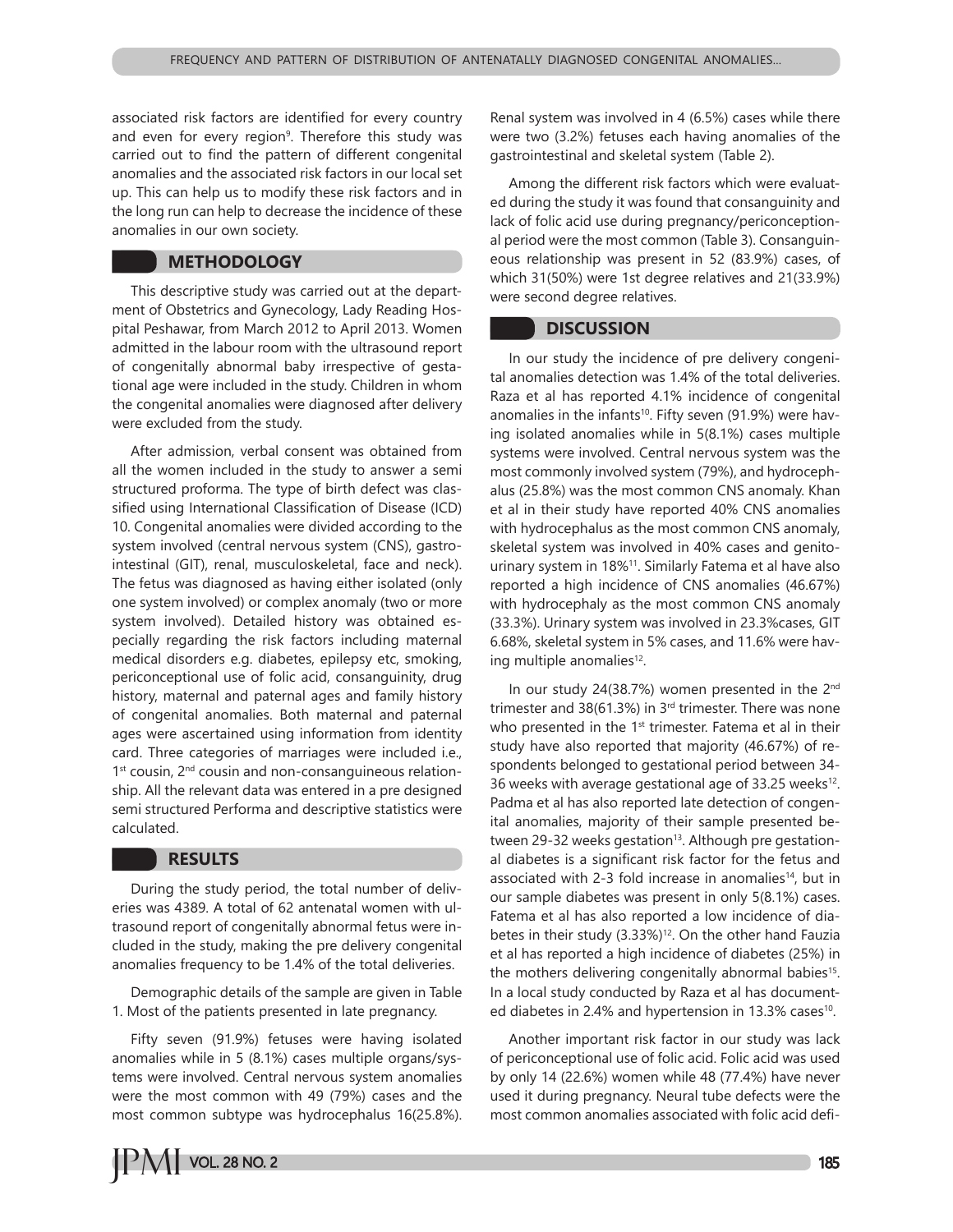| <b>Variables</b>    |                | Frequency (%) |  |
|---------------------|----------------|---------------|--|
| Parity              | Nullipara      | 21 (33.4%)    |  |
|                     | Multipara      | 28 (45.2%)    |  |
|                     | Grandmultipara | 13 (21%)      |  |
| Period of Gestation | 1st Trimester  | 0             |  |
|                     | 2nd Trimester  | 24 (38.7%)    |  |
|                     | 3rd Trimester  | 38 (61.3%)    |  |

# **Table 1: Demographic details of the sample (n=62)**

# **Table 2: Type of Anomaly (n=62)**

| <b>Type of Anomaly</b>                |                                |                                                                      | <b>Frequency</b> |
|---------------------------------------|--------------------------------|----------------------------------------------------------------------|------------------|
| Isolated<br>Anomalies, [57<br>(91.9%) |                                | Hydrocephalus                                                        | 16               |
|                                       |                                | Anencephaly                                                          | 14               |
|                                       |                                | Meningomyelocele                                                     | $\overline{4}$   |
|                                       | CNS Anomalies, [49 (79%)]      | Encephalocele                                                        | 6                |
|                                       |                                | Hydroceph+meningomylocele                                            | 4                |
|                                       |                                | Anenceph+spinabifida                                                 | 2                |
|                                       |                                | Microcephalous                                                       |                  |
|                                       |                                | Acrania                                                              | 1                |
|                                       |                                | Dandy walker malformation                                            | 1                |
|                                       |                                | Polyscystic kidneys                                                  | 2                |
|                                       | Renal Anomalies, [4 (6.5%)]    | Dysplastic Multicystic kidneys                                       | 2                |
|                                       |                                | Omphalocele                                                          |                  |
|                                       | GIT Anomalies, [2 (3.2%)]      | Gastroschisis                                                        | 1                |
|                                       | Skeletal Anomalies, [2 (3.2%)] | Achondroplasia                                                       | 2                |
| Complex Anomalies, [5 (8.1%)]         |                                | Mickel Gruber syndrome                                               | 2                |
|                                       |                                | Hydroceph, Omphalocele                                               | 1                |
|                                       |                                | Esophageal atresia, Renal anomlies                                   | 1                |
|                                       |                                | Facial abnormalities, Talipes, Esophageal<br>atresia, Renal agenesis | 1                |

### **Table 3: Risk factors (n=62)**

| <b>Risk factors</b>                              | <b>Yes (%)</b> | No (%)     |
|--------------------------------------------------|----------------|------------|
| Consanguinity                                    | 52 (83.9%)     | 10 (16.1%) |
| Maternal age > 35years                           | 7(11.3%)       | 55 (88.7%) |
| Paternal age >40years                            | 7(11.3%)       | 55 (88.7%) |
| Folic acid intake                                | 14 (22.6%)     | 48 (77.4%) |
| Maternal medical disorders                       | $5(8.1\%)$     | 57 (91.9%) |
| History of anomalies in the previous pregnancies | 3(4.8%)        | 59 (95.2%) |
| Smoking                                          | 0              | 62 (100%)  |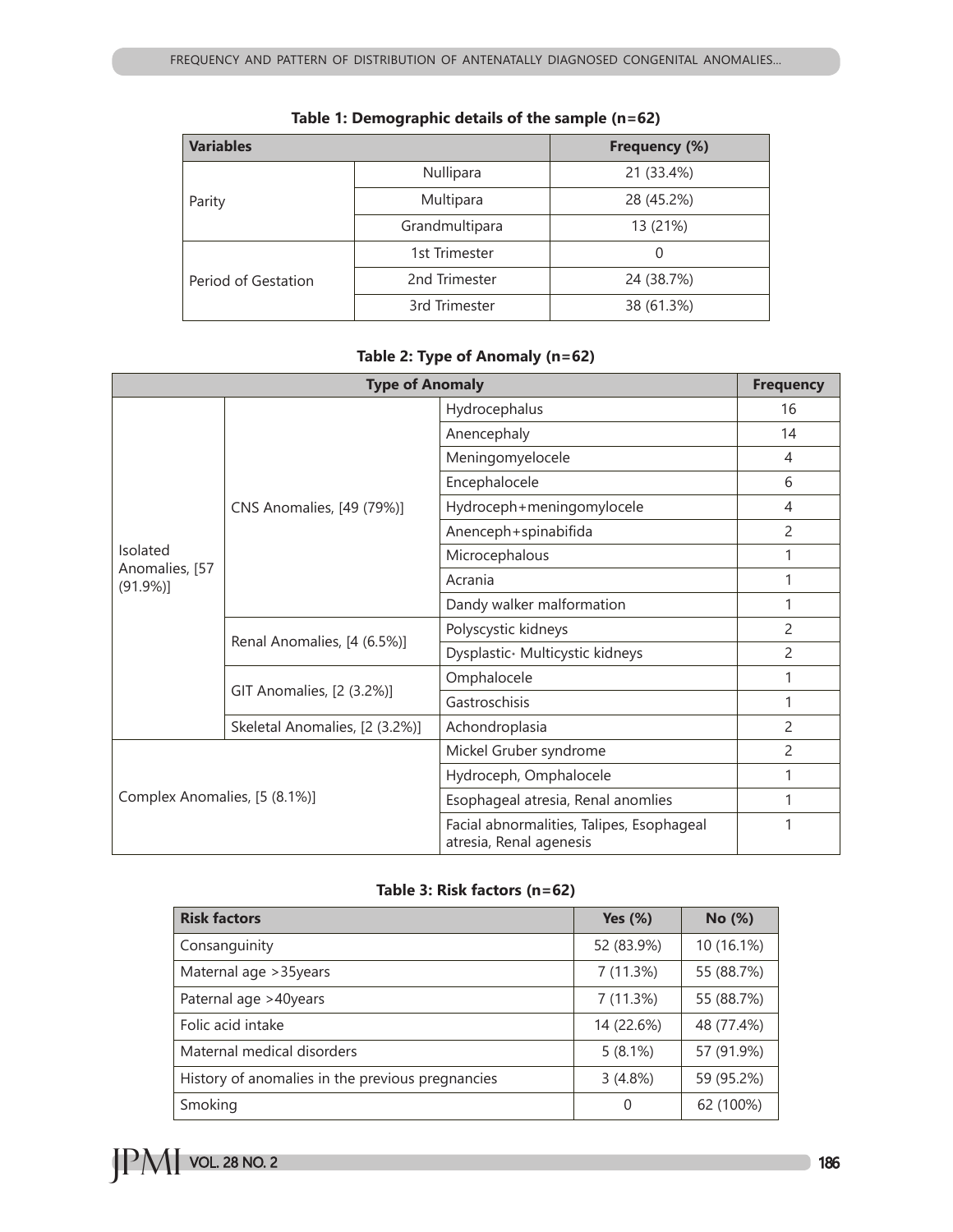ciency (39 cases). And those who used it, they started it after the pregnancy test was positive at their 1<sup>st</sup> antenatal visit, and none of them used it in the periconceptional period. Our study was consistent with that conducted by Shawky et al who has reported that 27.5% of the mothers have used folic acid during pregnancy which was significantly lower than the control group<sup>16</sup>. Raza et al in their study has also documented that 63.5% of mothers haven't taken folic acid during pregnancy<sup>10</sup>. Meta analysis has showed that folate fortification had a significant impact in reducing neural tube defects (RR 0.57)<sup>17</sup>. Similarly, Blencowe et al in their meta-analysis has shown a 70% reduction in the recurrence of neural tube defects while primary prevention was 62%<sup>18</sup>.

Consanguinity was also an important risk factor for congenital anomalies in our study. Tayabi et al has shown a significant correlation between consanguineous marriages and occurrence of congenital anomalies, p=0.001819. Sheridan et al in their study have reported that consanguinity was associated with a doubling of risk for congenital anomalies. In this multiethnic study 31% of all the anomalies in children of Pakistani origin could be attributed to consanguinity<sup>20</sup>. Similarly other studies have also reported increased incidence of congenital anomalies due to homozygous expression of recessive gene inherited from their common ancestors<sup>21</sup>. Although age of the parents especially maternal age >35 years is a well documented risk factor for chromosomal abnormalities<sup>16</sup> but this was not the case in our study because we have not screened the women for chromosomal abnormalities. In the study conducted by Fatema et al only 3.33% mothers were beyond 35 years<sup>12</sup>. There was no mother of age  $>$ 35years in the study conducted by Padma et al<sup>13</sup>.

Family history was positive in 3(4.8%) cases. Raza et al have shown a positive family history in 19.4% cases<sup>10</sup>.

Different studies have shown that congenital anomalies have a significant correlation with smoking<sup>16, 17</sup>. None of the mother who had congenitally abnormal fetus gave history of exposure to smoking in our study. In a local study conducted in Karachi on infants having congenital anomalies only 18.1% of the mother had smoked at least once during their pregnancy<sup>10</sup>.

### **CONCLUSION**

Among the risk factors for the occurrence of congenital anomalies, lack of periconceptional use of folic acid and consanguineous marriages were the two most important risk factors in our study. It is therefore recommended that general awareness should be created regarding these risk factors and the periconceptional use of folic acid should be emphasized. Since most of the women presented during late pregnancy, it is important that antenatal care should be emphasized and it should be improved to detect and manage congenital anomalies in time.

#### **REFERENCES**

- 1. Carter CO. Congenital malformation. Geneva: WHO 1967;21:287.
- 2. Boygle CA, Cordero JF. Birth defects and disabilities: a public health issue for the 21st century. Am J Public Health 2005;95:1884-6.
- 3. Parveen F, Tayyub S. Frequency and pattern of congenital anomalies and associated maternal risk factors. J Coll Physicians Surg Pak 2007;17:340-3.
- 4. Gillani S, Kazmi NH, Najeeb S, Hussain S, Raza A. Frequencies of congenital anomalies among newborns admitted in nursery of Ayub Teaching Hospital Abbottabad, Pakistan. J Ayub Med Coll Abbottabad 2010;23:117-21.
- 5. Qazi G. Relationship of selected prenatal factors to pregnancy outcome and congenital anomalies. J Ayub Med Coll Abbottabad 2010;22:41-5.
- 6. Tomatir A, Demirhan H, Sorkun H, Kokal A, Ozerden F, Cilengir N. Major congenital anomalies: a five year retrospective regional study in Turkey. Genet Mol Res 2009;8:19-27.
- 7. Munim S1, Nadeem S, Khuwaja NA. The accuracy of ultrasound in the diagnosis of congenital abnormalities. J Pak Med Assoc 2006;56:16-8.
- 8. Pitukki S, Chittacharoen A, Jetswangsri T, Panburana P, Jaovisidha A, Roungsipragarn R, et al. The value of mid trimester routine ultrasonographic screening in antenatal detection of congenital malformation. J Med Assoc Thai 2009;92:748-53.
- 9. Dolk H, Loane MA, Abramsky L, de WH, Game E. Birth prevalence of congenital heart disease. Epidemiology 2010;21:275-7.
- 10. Raza ZM, Sheikh A, Ahmed SS, Ali S, Naqvi SMA. Risk factors associated with birth defects at a tertiary care center in Pakistan. Ital J Pediatr 2012;38:68.
- 11. Khan AA, Khattak TA, Shah SHA, Roshan E, Haq A. Pattern of congenital anomalies in the newborn. J Rawal Med Coll 2012;16:171-3.
- 12. Fatema K, Begum F, Akhter N, Zamman SMM. Major congenital malformation among the newborn in BSMMU Hospital. Bangladesh Med J 2011;40:7-12.
- 13. Padma S, Devaki R, Jijiya BP, Ramana PV. Pattern of distribution of congenital anomalies in stillborn: a hospital based prospective study. Int J Pharma Bio Sci 2011;2:604-10.